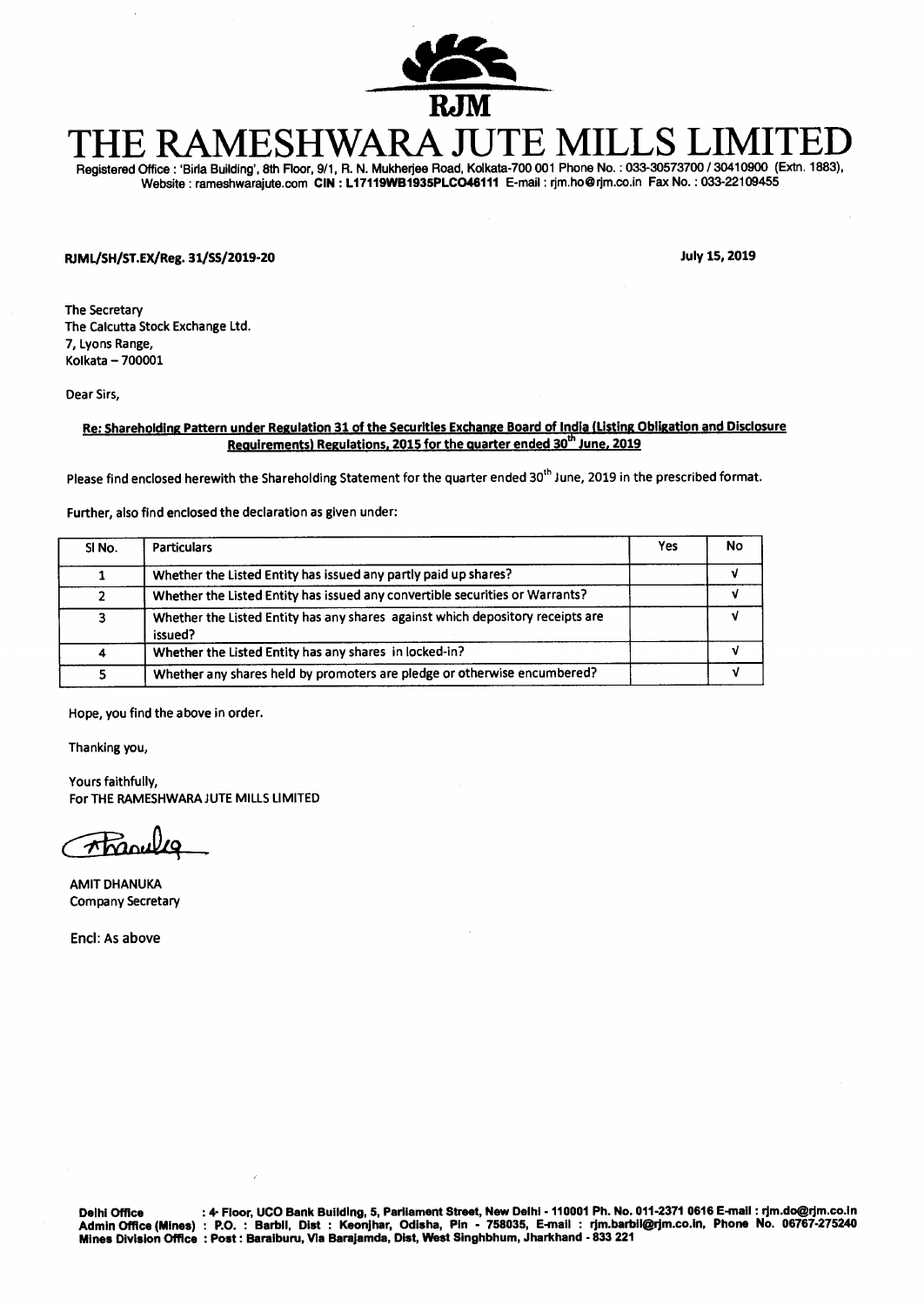# **Table 1: Summery Statement - holding of Specified Securities**

NAME OF COMPANY : THE RAMESHWARA JUTE MILLS LIMITED

SCRIP CODE / NAME OF SCRIP : 28093 (CSE) CLASS OF SECURITY : ORDINARY SHARES

REPORT FOR THE QUARTER ENDED: 30TH JUNE, 2019

| Category | Category of        | Nos.of  | No. of fully | No.of   | No. of          | Total nos. | Sharehold-     | <b>Number of Voting Rights</b> |                                       |                                  |               | No. of                  | Shareholding        |           | Number of     |             | No. of         |
|----------|--------------------|---------|--------------|---------|-----------------|------------|----------------|--------------------------------|---------------------------------------|----------------------------------|---------------|-------------------------|---------------------|-----------|---------------|-------------|----------------|
| KD.      | <b>Shareholder</b> | share   | paid up      | partly  | shares          | shares     | ing as a % of  |                                |                                       | held in each class of securities |               | <b>Shares</b>           | as a % assuming     | Locked in |               | shares      | equity         |
|          | (II)               | holders | equity       | paid-up | underlying      | held       | of total no.   |                                |                                       | (IX)                             |               | Underlying              | full conversion of  |           | Shares (XII)  | pledged or  | shares         |
|          |                    | (111)   | shares       | lequty  | Depository      | (VII)=     | of shares      |                                |                                       |                                  |               | Outstanding convertible |                     | INo.      | As a          | otherwise   | held in        |
|          |                    |         | held         | shares  | <b>Receipts</b> | (IV+V+VI)  | (calculated    |                                |                                       |                                  |               | convertible             | Isecurities (as a   |           | 1% of         | encumbe-    | demate-        |
|          |                    |         | (IV)         | held    | (M)             |            | as per SCRR,   |                                | No. of Voting Rights                  |                                  | Total as a    | securities              | percentage of       |           | <b>Itotal</b> | rred        | rialised       |
|          |                    |         |              | (V)     |                 |            | 1957)          | Class X                        | % of Total<br><b>Class Y</b><br>Total |                                  |               | (including              | ddiluted share      |           | <b>Shares</b> | (X11)       | form           |
|          |                    |         |              |         |                 |            | (VIII)         |                                |                                       |                                  | <b>Voting</b> | Warrants)               | capital)            |           | held          |             | (XIV)          |
|          |                    |         |              |         |                 |            | as a % of      |                                |                                       |                                  | <b>Rights</b> | (X)                     | (XI)=(VII)+(X) as a |           | (b)           |             |                |
|          |                    |         |              |         |                 |            | $(A + B + C2)$ |                                |                                       |                                  |               |                         | % of A+B+C2)        |           |               |             |                |
|          |                    |         |              |         |                 |            |                |                                |                                       |                                  |               |                         |                     |           |               |             |                |
| (A)      | Promoter &         |         |              |         |                 |            |                |                                |                                       |                                  |               |                         |                     |           |               |             |                |
|          | Promoter           |         |              |         |                 |            |                |                                |                                       |                                  |               |                         |                     |           |               |             |                |
|          | Group              | 10      | 1,41,367     |         |                 | 1,41,367   | 53.14          | 1,41,367                       |                                       | 1,41,367                         | 53.14         | 0I                      | 53.14               | οĮ        | Οl            | 0           | 0              |
| (B)      | Public             | 215     | 1,24,689     | ο       |                 | 1,24,689   | 46.86          | 1,24,689                       |                                       | 1,24,689                         | 46.86         | Οl                      | 46.86               | οl        | 0             | $\Omega$    | 0              |
| (C)      | Non-promoter -     |         |              |         |                 |            |                |                                |                                       |                                  |               |                         |                     |           |               |             |                |
|          | Non-public         |         | 01           |         |                 |            | οı             |                                |                                       | οı                               |               | 0                       | $\Omega$            | 01        | 0             | $\mathbf 0$ | Οl             |
| (C1)     | Shares underly-    |         |              |         |                 |            |                |                                |                                       |                                  |               |                         |                     |           |               |             |                |
|          | ing DRs            |         | 0            |         |                 |            | ΩI             |                                |                                       | οI                               |               | $\overline{0}$          | 0ì                  | 01        | $\Omega$      | 0           | <sub>0</sub>   |
| (C2)     | Shares held by     |         |              |         |                 |            |                |                                |                                       |                                  |               |                         |                     |           |               |             |                |
|          | Employee           |         |              |         |                 |            |                |                                |                                       |                                  |               |                         |                     |           |               |             |                |
|          | Trusts             |         |              |         |                 |            | ΩI             |                                |                                       |                                  |               | ΙO                      | $\Omega$            | ΟI        | 0             | Οl          | Οl             |
|          | Total              | 225     | 2,66,056     | Οl      | ΟI              | 2,66,056   |                | 100.00 2,66,056                |                                       | 2,66,056                         | 100.00        | 0l                      | 100.00              | Οl        | οl            | οl          | $\overline{0}$ |

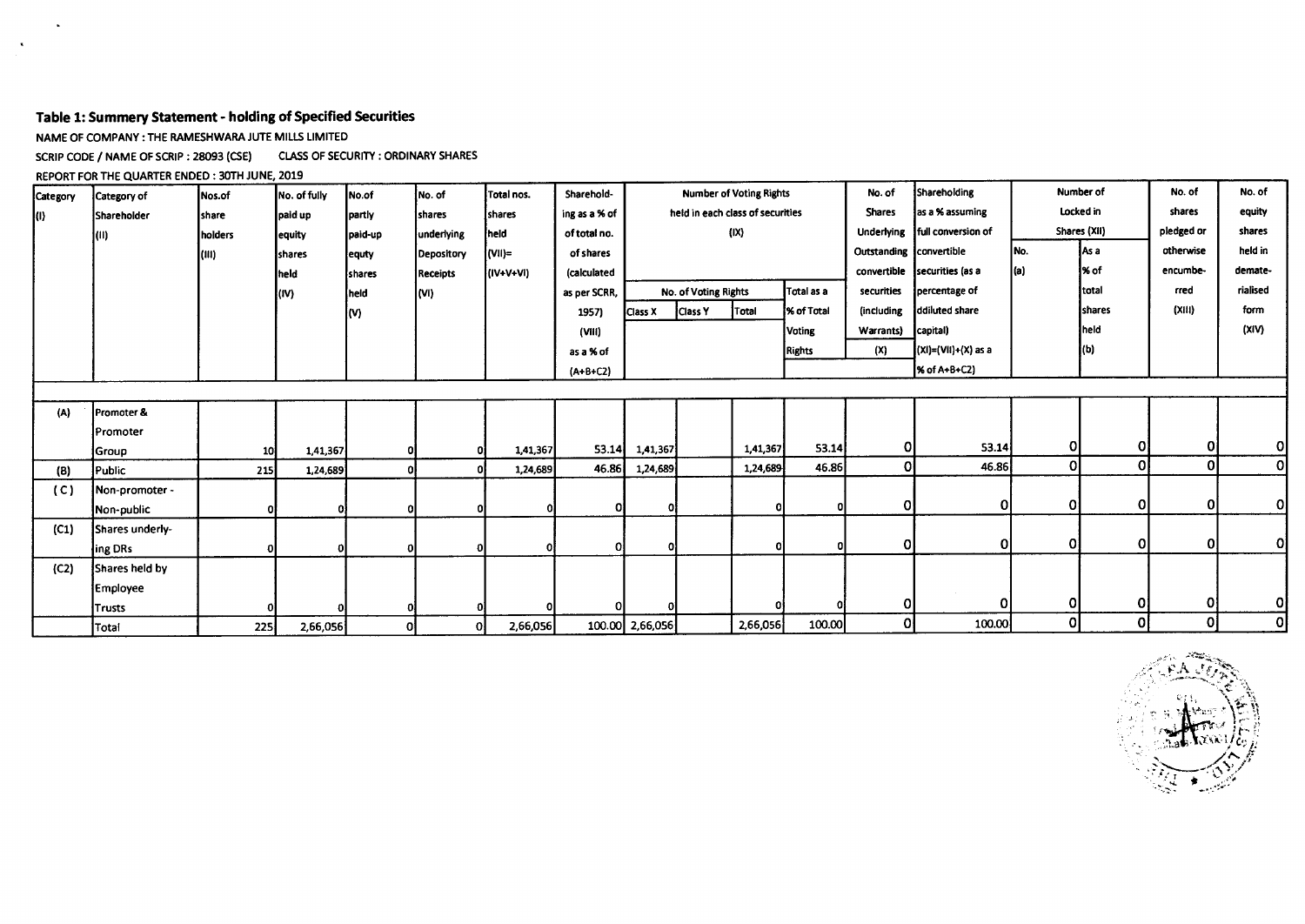# **Table II : Statement showing Shareholding Pattern of the Promoter and Promoter Group**

**NAMR OF COMPANY : THE RAMESHWARA JUTE MILLS LIMITED** 

 $\ddot{\phantom{1}}$ 

|           | SCRIP CODE/NAME OF SRCIP:            | 28093 (cse)       |        | CLASS OF SECURITY : ORDINARY SHARES |                |                   |               | REPORT FOR THE QUARTER ENDED: 30TH JUNE, 2019 |         |                                |                                  |                   |                          |                         |      |                     |                          |              |          |  |
|-----------|--------------------------------------|-------------------|--------|-------------------------------------|----------------|-------------------|---------------|-----------------------------------------------|---------|--------------------------------|----------------------------------|-------------------|--------------------------|-------------------------|------|---------------------|--------------------------|--------------|----------|--|
|           | Category &                           | PAN               | Mo.of  | No. of fully                        | Partiv         | Nos. of           | Total nos.    | Sharehold-                                    |         | <b>Number of Voting Rights</b> |                                  |                   |                          | <b>Total Sharehold-</b> |      | Number of           | Number of shares pledged |              | No. of   |  |
|           | Name of the                          |                   | Ishare | paid up                             | paid-up        | shares            | <b>shares</b> | ing % calcu-                                  |         |                                | held in each class of securities |                   | <b>Shares</b>            | ing, as a % assu-       |      | Locked in           | for otherwise encumbered |              | equity   |  |
|           | <b>Shareholders</b>                  |                   | holder | equity                              | leguty         | underlying        | <b>I</b> held | lated as per                                  |         |                                | (IX)                             |                   | Underlying               | ming full conver-       |      | <b>Shares (XII)</b> | (XIII)                   |              | shares   |  |
|           |                                      |                   | m      | share                               | <b>Ishares</b> | <b>Depository</b> | (VII)=        | <b>SCRR 1957</b>                              |         |                                |                                  |                   | Outstanding              | sion of conver-         | INo. | iAs a               | INo.                     | As a % of    | held in  |  |
|           |                                      |                   |        | held                                | held           | Receipts          | (IV+V+VI)     | as a % of                                     |         |                                |                                  |                   | convertible              | tible securities        | l(a) | l% of               |                          | total shares | demate-  |  |
|           |                                      |                   |        | (M                                  | l(V)           | (WI)              |               | $(A + B + C2)$                                |         | No. of Voting Rights           |                                  | Total as a        | securities               | (as a percentage        |      | total               | (a)                      | held         | rialised |  |
|           |                                      |                   |        |                                     |                |                   |               |                                               | Class X | <b>Class Y</b>                 | Total                            | <b>X</b> of Total | <i><b>lincluding</b></i> | of diluted share        |      | shares              |                          |              | form     |  |
|           |                                      |                   |        |                                     |                |                   |               | (VIII)                                        |         |                                |                                  | Voting            | <b>Warrants</b> )        | capital)                |      | held i              |                          |              | (XIV)    |  |
|           |                                      |                   |        |                                     |                |                   |               |                                               |         |                                |                                  |                   |                          |                         |      |                     |                          |              |          |  |
|           |                                      |                   |        |                                     |                |                   |               |                                               |         |                                |                                  | <b>Rights</b>     | (X)                      | (XI)= (VII)+(X) as      |      | I(b)                |                          |              |          |  |
|           |                                      |                   |        |                                     |                |                   |               |                                               |         |                                |                                  |                   |                          | a % of A+B+C2           |      |                     |                          |              |          |  |
| A'(1)     | indian                               |                   |        |                                     |                |                   |               |                                               |         |                                |                                  |                   |                          |                         |      |                     |                          |              |          |  |
| (a)       | individual/Hindu                     |                   |        |                                     |                |                   |               |                                               |         |                                |                                  |                   |                          |                         |      |                     |                          |              |          |  |
|           | Undivided Family                     |                   |        | 64,400                              |                | 0                 | 64,400        | 24.21                                         | 64,400  |                                | 64,400                           | 24.21             |                          | 24.21                   |      |                     |                          |              |          |  |
|           | Name:                                |                   |        |                                     |                |                   |               |                                               |         |                                |                                  |                   |                          |                         |      |                     |                          |              |          |  |
|           | Chandrakant Birla                    | ADZPB4710C        |        | 51,000                              |                |                   | 51,000        | 19.17                                         | 51,000  |                                | 51,000                           | 19.17             |                          | 19.17                   |      |                     |                          |              | ٥l       |  |
|           | Sumangala Devi Birla                 | AEFPB2335A        |        | 4200                                |                |                   | 4200          | 1.58                                          | 4200    |                                | 4200                             | 1.58              |                          | 1.58                    |      |                     |                          |              | Ωİ       |  |
|           | ÍSidharth Kumar Birla                | AEKPB3109B        |        | 5.600                               |                |                   | 5,600         | 2.11                                          | 5,600   |                                | 5,600                            | 2.11              |                          | 2.11                    |      |                     |                          |              | οl       |  |
|           | Vasusri † Jhaver                     | AEFPB3109L        |        | 3,600                               |                |                   | 3,600         | 1.35                                          | 3,600   |                                | 3.600                            | 1.35              |                          | 1.35                    | -0   |                     |                          |              | o        |  |
| (b)       | Central Govern-                      |                   |        |                                     |                |                   |               |                                               |         |                                |                                  |                   |                          |                         |      |                     |                          |              |          |  |
|           | ment/State                           |                   |        |                                     |                |                   |               |                                               |         |                                |                                  |                   |                          |                         |      |                     |                          |              |          |  |
|           | Government(s)                        |                   |        | ΩI                                  |                |                   |               |                                               |         |                                |                                  |                   |                          | o                       |      |                     |                          |              |          |  |
|           | Name:                                |                   |        |                                     |                |                   |               |                                               |         |                                |                                  |                   |                          |                         |      |                     |                          |              |          |  |
| $\bullet$ | Financial Insti-                     |                   |        |                                     |                |                   |               |                                               |         |                                |                                  |                   |                          |                         |      |                     |                          |              |          |  |
|           | tutions/Banks                        |                   |        |                                     |                |                   |               |                                               |         |                                |                                  |                   |                          |                         |      |                     |                          |              |          |  |
|           | Name:                                |                   |        |                                     |                |                   |               |                                               |         |                                |                                  |                   |                          |                         |      |                     |                          |              |          |  |
| (d)       | Any other                            |                   |        |                                     |                |                   |               |                                               |         |                                |                                  |                   |                          |                         |      |                     |                          |              |          |  |
|           | (specify) Bodies Corporate           |                   |        | 76,967                              |                |                   | 76,967        | 28.93                                         | 76,967  |                                | 76,967                           | 28.93             |                          | 28.93                   |      |                     |                          |              |          |  |
|           | Name:                                |                   |        |                                     |                |                   |               |                                               |         |                                |                                  |                   |                          |                         |      |                     |                          |              |          |  |
|           | Padmavati Investment Limited         | AABCP8632M        |        | 38,778                              |                |                   | 38,778        | 14.57                                         | 38,778  |                                | 38,778                           | 14.57             |                          | 14.57                   |      | n                   |                          |              |          |  |
|           | Bharat Arogya & Gyan Mandir          | <b>AAAT83540N</b> |        | 7,933                               |                |                   | 7,933         | 2.98                                          | 7,933   |                                | 7,933                            | 2.98              |                          | 2.98                    |      |                     |                          |              | οl       |  |
|           | Nathdwara inv. Co. Ltd.              | AABCN7830P        |        | 6,667                               |                |                   | 6,667         | 2.51                                          | 6,667   |                                | 6,667                            | 2.51              |                          | 2.51                    |      |                     |                          |              | ol       |  |
|           | Shekhavati Investment & Traders Ltd. | AAECS2321P        |        | 4,000                               |                |                   | 4,000         | 1.5                                           | 4,000   |                                | 4,000                            | 1.5               |                          | 1.5                     |      |                     |                          |              | ol       |  |
|           | Jute Investment Co. Ltd.             | AAACJ6331Q        |        | 200                                 |                |                   | 200           | 0.08                                          | 200     |                                | 200                              | 0.08              |                          | 0.08                    |      |                     |                          |              |          |  |
|           | Central India General Agents Ltd.    | AABCC2197E        |        | 19,389                              |                |                   | 19,389        | 7.29                                          | 19,389  |                                | 19,389                           | 7.29              |                          | 7.29                    |      |                     |                          |              | ٥ł       |  |
|           | Sub-Total (A)(1)                     |                   | 10     | 141367                              |                |                   | 141367        | 53.14                                         | 141367  |                                | 141367                           | 53.14             |                          | 53.14                   |      |                     |                          |              | o.       |  |

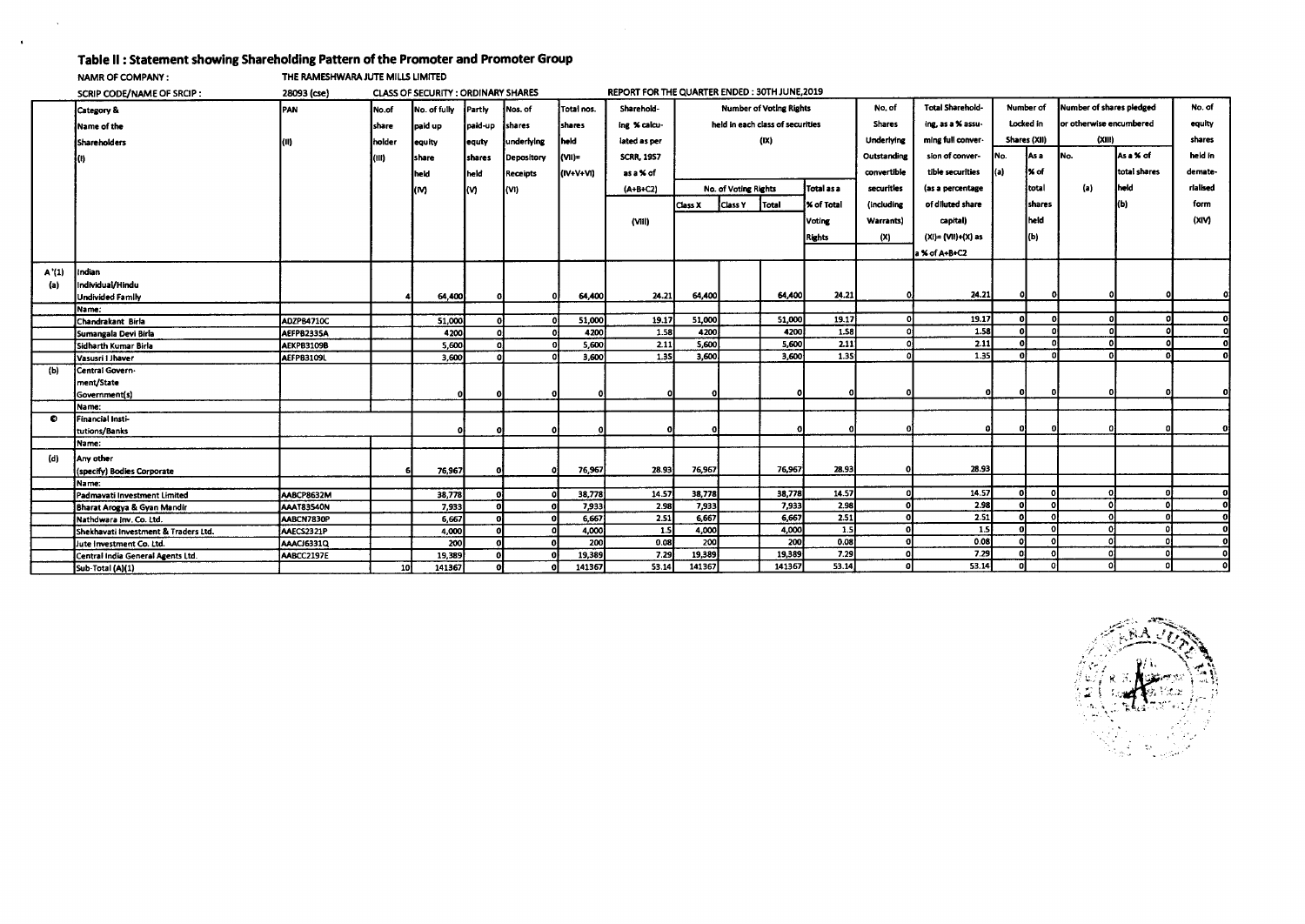| (2)       | Foreign                                                                                                                                                                                                             |                 |              |              |    |        |       |        |        |       | n.    | ol           | ΩI  | ΩI |    |   |
|-----------|---------------------------------------------------------------------------------------------------------------------------------------------------------------------------------------------------------------------|-----------------|--------------|--------------|----|--------|-------|--------|--------|-------|-------|--------------|-----|----|----|---|
| (a)       | Individuals (Non-                                                                                                                                                                                                   |                 |              |              |    |        |       |        |        |       |       |              |     |    |    |   |
|           | <b>Resident</b>                                                                                                                                                                                                     |                 |              |              |    |        |       |        |        |       |       |              |     |    |    |   |
|           | Individuals/                                                                                                                                                                                                        |                 |              |              |    |        |       |        |        |       |       |              |     |    |    |   |
|           | Foreign                                                                                                                                                                                                             |                 |              |              |    |        |       |        |        |       |       |              |     |    |    |   |
|           | Individuals)                                                                                                                                                                                                        |                 |              |              |    |        |       |        |        |       |       |              |     |    |    |   |
|           | Name:                                                                                                                                                                                                               |                 |              |              |    |        |       |        |        |       |       |              |     |    |    |   |
| (b)       | Government(s)                                                                                                                                                                                                       |                 | $\mathbf{r}$ | -a1          | n  |        |       |        |        |       |       |              |     |    |    |   |
|           | Name:                                                                                                                                                                                                               |                 |              |              |    |        |       |        |        |       |       |              |     |    |    |   |
| $\bullet$ | <b>Institutions</b>                                                                                                                                                                                                 |                 | n            | ΩI           |    |        |       |        |        |       |       | $\mathbf{a}$ |     |    |    |   |
|           | Name:                                                                                                                                                                                                               |                 |              |              |    |        |       |        |        |       |       |              |     |    |    |   |
| (d)       | Foreign                                                                                                                                                                                                             |                 |              |              |    |        |       |        |        |       |       |              |     |    |    |   |
|           | Portfolio                                                                                                                                                                                                           |                 |              |              |    |        |       |        |        |       |       |              |     |    |    |   |
|           | Investor                                                                                                                                                                                                            |                 |              |              |    |        |       |        |        |       |       |              |     |    |    |   |
|           | Name:                                                                                                                                                                                                               |                 |              |              |    |        |       |        |        |       |       |              |     |    |    |   |
| (e)       | Any other                                                                                                                                                                                                           |                 |              |              |    |        |       |        |        |       | ΩI    | Οl           | Ω   | വ  |    | Ω |
|           | (specify)                                                                                                                                                                                                           |                 |              |              |    |        |       |        |        |       |       |              |     |    |    |   |
|           | Name:                                                                                                                                                                                                               |                 |              |              |    |        |       |        |        |       |       |              |     |    |    |   |
|           | Sub-Total (A)(2)                                                                                                                                                                                                    |                 |              | $\mathbf{a}$ |    |        |       |        |        |       |       | Ωl           |     |    |    |   |
|           | <b>Total</b>                                                                                                                                                                                                        |                 |              |              |    |        |       |        |        |       |       |              |     |    |    |   |
|           | Shareholding of                                                                                                                                                                                                     |                 |              |              |    |        |       |        |        |       |       |              |     |    |    |   |
|           | Promoter and                                                                                                                                                                                                        |                 |              |              |    |        |       |        |        |       |       |              |     |    |    |   |
|           | <b>Promoter Group</b>                                                                                                                                                                                               |                 |              |              |    |        |       |        |        |       |       |              |     |    |    |   |
|           | (A)=(A)(1)+(A)(2)                                                                                                                                                                                                   | 10 <sup>1</sup> | 141367       | Ωŀ           | -n | 141367 | 53.14 | 141367 | 141367 | 53.14 | 53.14 | 01           | -ni | ol | -n |   |
|           | Details of Shares which remain unclaimed may be given hear along with details such as number of shareholders, outstanding shares held in demat/unclaimed suspense account, voting rights which are frozen etc. N.A. |                 |              |              |    |        |       |        |        |       |       |              |     |    |    |   |
|           | Note:                                                                                                                                                                                                               |                 |              |              |    |        |       |        |        |       |       |              |     |    |    |   |
|           | (1) PAN would not be displayed on webhsite of Stock Exchange(s).                                                                                                                                                    |                 |              |              |    |        |       |        |        |       |       |              |     |    |    |   |
|           |                                                                                                                                                                                                                     |                 |              |              |    |        |       |        |        |       |       |              |     |    |    |   |
|           | [(2) The term 'Encumbrance' has the same meaning as assigned under regulation 28(3) of SEBI (Substantial Acquisition of Shares and Takeovers) Regulations, 2011.                                                    |                 |              |              |    |        |       |        |        |       |       |              |     |    |    |   |

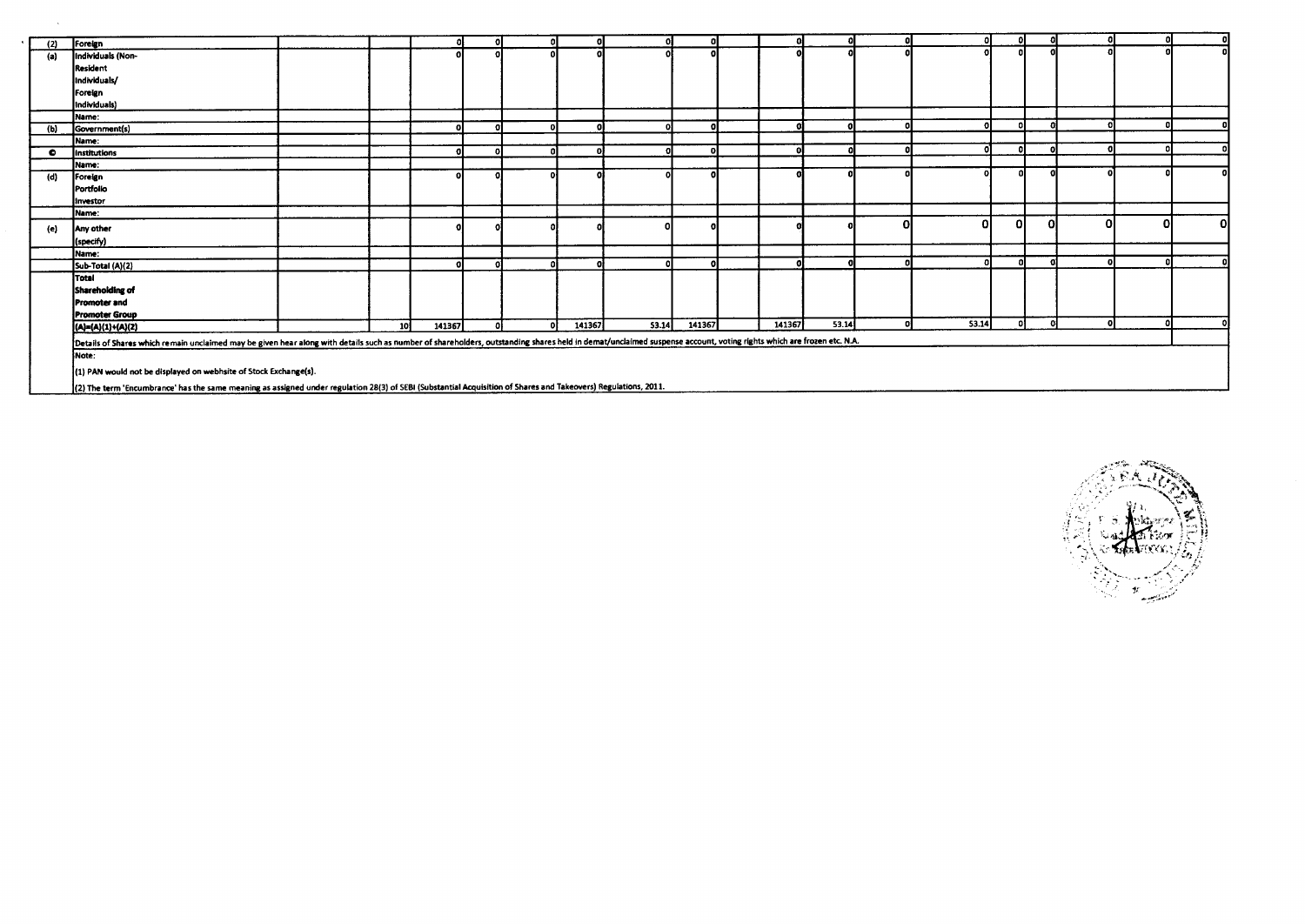## **Table Ill : Statement showing Shareholding Pattern of the Public Shareholding**

 $\sim$ 

 $\sim$ 

**NAMR OF COMPANY: THE RAMESHWARA JUTE MILLS LIMITED** 

**SCRIP CODE/NAME OF SRCIP : 28093 (cse)** CLASS OF SECURITY : ORDINARY SHARES REPORT FOR THE QUARTER ENDED : 30TH JUNE,2019

 $\mathcal{A}$ 

|                | Category &                | PAN  | Nos.of  | No. of fully   | Partly   | No. of          | Total nos. | Sharehold-        | <b>Number of Voting Rights</b>   |                      | No. of       | <b>Total Sharehold-</b> |             | Number of         | Number of shares pledged       |              | No. of                  |              |          |
|----------------|---------------------------|------|---------|----------------|----------|-----------------|------------|-------------------|----------------------------------|----------------------|--------------|-------------------------|-------------|-------------------|--------------------------------|--------------|-------------------------|--------------|----------|
|                | Name of the               |      | share   | paid up        | pald-up  | shares          | shares     | ing % calcu-      | held in each class of securities |                      |              | <b>Shares</b>           |             |                   | ing, as a % assu-<br>Locked in |              | or otherwise encumbered |              |          |
|                | Shareholders              | (ii) | holders | equity         | equty    | underlying      | held       | lated as per      |                                  | (IX)                 |              |                         | Underlying  | ming full conver- |                                | Shares (XII) | (Xiii)                  |              | shares   |
|                |                           |      | (iii)   | <b>Ishares</b> | shares   |                 | (Vii)=     | <b>SCRR, 1957</b> |                                  |                      |              |                         | Outstanding |                   | No.                            | As a         | No. (Not                | As a % of    | held in  |
|                |                           |      |         |                |          | Depository      |            |                   |                                  |                      |              |                         |             | sion of conver-   |                                |              |                         |              |          |
|                |                           |      |         | held           | held     | <b>Receipts</b> | (IV+V+VI)  | as a % of         |                                  |                      |              |                         | convertible | tible securities  | ł(a)                           | 1% of        | applicable)             | total shares | demate-  |
|                |                           |      |         | (M)            | M        | (VI)            |            | $(A + B + C2)$    |                                  | No. of Voting Rights |              | Total as a              | securities  | (as a percentage  |                                | total        | (a)                     | held (Not    | rialised |
|                |                           |      |         |                |          |                 |            |                   | Class X                          | <b>Class Y</b>       | Total        | % of Total              | (including  | of diluted share  |                                | shares       |                         | applicable)  | form     |
|                |                           |      |         |                |          |                 |            | (VIII)            |                                  |                      |              | <b>Voting</b>           | Warrants)   | capital)          |                                | held         |                         | (b)          | (XIV)    |
|                |                           |      |         |                |          |                 |            |                   |                                  |                      |              |                         |             |                   |                                |              |                         |              |          |
|                |                           |      |         |                |          |                 |            |                   |                                  |                      |              | <b>Rights</b>           | (X)         | (x)               |                                | (b)          |                         |              |          |
|                |                           |      |         |                |          |                 |            |                   |                                  |                      |              |                         |             |                   |                                |              |                         |              |          |
| (1)            | institutions              |      |         |                |          |                 |            |                   |                                  |                      |              |                         |             |                   |                                |              |                         |              |          |
| (a)            | Mutual Funds              |      |         | ٥ł             | $\Omega$ | -ol             | $\Omega$   | O.                | ol                               |                      | n.           | n                       | $\Omega$    | Ωİ                | $\Omega$                       |              |                         |              | o        |
|                | Name:                     |      |         |                |          |                 |            |                   |                                  |                      |              |                         |             |                   |                                |              |                         |              |          |
| (Ы)            | <b>Venture Capital</b>    |      |         |                |          |                 |            |                   |                                  |                      |              |                         |             |                   | O                              |              |                         |              |          |
|                | <b>Funds</b>              |      |         |                |          |                 |            |                   |                                  |                      |              |                         |             |                   |                                |              |                         |              |          |
|                | Name:<br>Alternate        |      |         | ٥l             |          | O               |            | ΩI                | οl                               |                      |              |                         |             | n.                | Ω                              | $\Omega$     |                         |              | ΩI       |
| (c)            | Investment Funds          |      |         |                |          |                 |            |                   |                                  |                      |              |                         |             |                   |                                |              |                         |              |          |
|                | Name:                     |      |         |                |          |                 |            |                   |                                  |                      |              |                         |             |                   |                                |              |                         |              |          |
| (d)            | Foreign Venture           |      |         | o              |          |                 |            |                   | പ                                |                      |              |                         |             | n                 |                                | n            |                         |              |          |
|                | Capital investors         |      |         |                |          |                 |            |                   |                                  |                      |              |                         |             |                   |                                |              |                         |              |          |
|                | Name:                     |      |         |                |          |                 |            |                   |                                  |                      |              |                         |             |                   |                                |              |                         |              |          |
| (e)            | Foreign Portfolio         |      |         | ΩI             |          | n               |            |                   |                                  |                      |              |                         |             |                   | $\mathbf{0}$                   | o            |                         |              |          |
|                | Investors                 |      |         |                |          |                 |            |                   |                                  |                      |              |                         |             |                   |                                |              |                         |              |          |
|                | Name:                     |      |         |                |          |                 |            |                   |                                  |                      |              |                         |             |                   |                                |              |                         |              |          |
| (f)            | Financial                 |      |         | 1,500          |          |                 | 1,500      | 0.56              | 1,500                            |                      | 1,500        | 0.56                    |             | 0.56              | o                              | ٥            |                         |              |          |
|                | Institutions/Banks        |      |         |                |          |                 |            |                   |                                  |                      |              |                         |             |                   |                                |              |                         |              |          |
|                | Name:                     |      |         |                |          |                 |            |                   |                                  |                      |              |                         |             |                   |                                |              |                         |              |          |
| $(\mathbf{g})$ | Insurance                 |      |         |                |          |                 |            |                   |                                  |                      | $\mathbf{a}$ |                         |             | n                 | οI                             | -ni          |                         |              |          |
|                | Companies                 |      |         |                |          |                 |            |                   |                                  |                      |              |                         |             |                   |                                |              |                         |              |          |
| (h)            | Name:<br>Provident Funds/ |      |         |                |          | n               |            |                   | $\mathbf{a}$                     |                      | o            |                         |             |                   |                                |              |                         |              |          |
|                | Pension Funds             |      |         |                |          |                 |            |                   |                                  |                      |              |                         |             | o                 | O.                             | n            |                         |              |          |
|                | Name:                     |      |         |                |          |                 |            |                   |                                  |                      |              |                         |             |                   |                                |              |                         |              |          |
|                |                           |      |         |                |          |                 |            |                   |                                  |                      |              |                         | 0i          | ΩI                |                                | Ωl           | $\Omega$                | $\Omega$     | ΩI       |
| (i)            | Any other                 |      |         |                |          |                 |            |                   |                                  |                      |              |                         |             |                   | o                              |              |                         |              |          |
|                | (specify)                 |      |         |                |          |                 |            |                   |                                  |                      |              |                         |             |                   |                                |              |                         |              |          |
|                | Name:<br>Sub-Total (B)(1) |      |         | 1,500          | n        | o               |            | 0.56              | 1,500                            |                      | 1,500        | 0.56                    |             | 0.56              |                                |              |                         |              |          |
| (2)            | Central                   |      |         |                |          |                 |            |                   |                                  |                      |              |                         |             |                   |                                |              |                         |              |          |
|                | Government/               |      |         |                |          |                 |            |                   |                                  |                      |              |                         |             |                   |                                |              |                         |              |          |
|                | <b>State</b>              |      |         |                |          |                 |            |                   |                                  |                      |              |                         |             |                   |                                |              |                         |              |          |
|                | Government(s)/            |      |         |                |          |                 |            |                   |                                  |                      |              |                         |             |                   |                                |              |                         |              |          |
|                | President of India        |      |         |                |          |                 |            |                   |                                  |                      |              |                         |             |                   |                                |              |                         |              |          |
|                | Name:                     |      |         |                |          |                 |            |                   |                                  |                      |              |                         |             |                   |                                |              |                         |              |          |
|                | Sub-Total (B)(2)          |      |         | ol             | $\Omega$ | οl              | o          | ٥I                | οI                               |                      | ol           |                         | ΩI          | οI                | -ot                            | -ol          | ΩL                      |              |          |

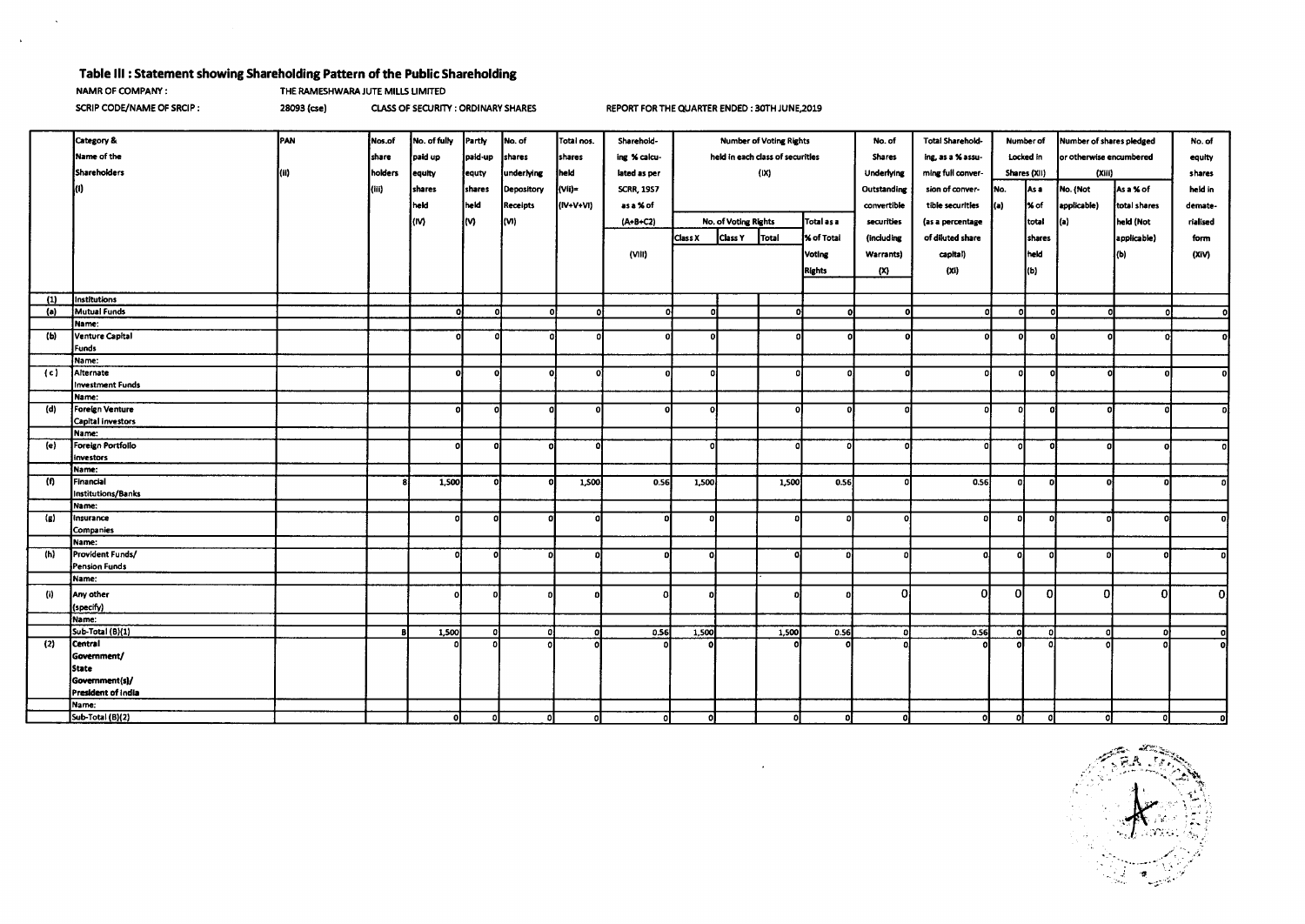| (3) | <b>Non-Institutions</b>                                                                                                                                                                                              |            |                  |              |    |          |        |          |          |        |   |        |          |     |    |   |   |
|-----|----------------------------------------------------------------------------------------------------------------------------------------------------------------------------------------------------------------------|------------|------------------|--------------|----|----------|--------|----------|----------|--------|---|--------|----------|-----|----|---|---|
| (a) | Individuals-                                                                                                                                                                                                         |            | 189              | 32,889       |    | 32,889   | 12.36  | 32,889   | 32,889   | 12.36  |   | 12.36  | n        | -ni |    |   |   |
|     | I.individual                                                                                                                                                                                                         |            |                  |              |    |          |        |          |          |        |   |        |          |     |    |   |   |
|     | shareholders                                                                                                                                                                                                         |            |                  |              |    |          |        |          |          |        |   |        |          |     |    |   |   |
|     | holding nominal                                                                                                                                                                                                      |            |                  |              |    |          |        |          |          |        |   |        |          |     |    |   |   |
|     | share capital upto                                                                                                                                                                                                   |            |                  |              |    |          |        |          |          |        |   |        |          |     |    |   |   |
|     | Rs. 2 lakhs.                                                                                                                                                                                                         |            |                  |              |    |          |        |          |          |        |   |        |          |     |    |   |   |
|     |                                                                                                                                                                                                                      | AANPS8249Q |                  | 7,933        |    | 7,933    | 2.98   | 7,933    | 7,933    | 2.98   |   | 2.98   | ٥        |     |    |   |   |
|     | Allt Prakash Shah & Others                                                                                                                                                                                           |            |                  |              |    |          |        |          |          |        |   |        | $\Omega$ |     |    |   |   |
|     | ii. Individual                                                                                                                                                                                                       |            |                  |              |    |          |        |          |          |        |   |        |          |     |    |   |   |
|     | shareholders                                                                                                                                                                                                         |            |                  |              |    |          |        |          |          |        |   |        |          |     |    |   |   |
|     | holding nominal                                                                                                                                                                                                      |            |                  |              |    |          |        |          |          |        |   |        |          |     |    |   |   |
|     | share capital in                                                                                                                                                                                                     |            |                  |              |    |          |        |          |          |        |   |        |          |     |    |   |   |
|     | excess of                                                                                                                                                                                                            |            |                  |              |    |          |        |          |          |        |   |        |          |     |    |   |   |
|     | Rs. 2 lakhs.                                                                                                                                                                                                         |            |                  |              |    |          |        |          |          |        |   |        |          |     |    |   |   |
|     | Name:                                                                                                                                                                                                                |            |                  |              |    |          |        |          |          |        |   |        |          |     |    |   |   |
| (b) | <b>NBFCs registered</b>                                                                                                                                                                                              |            |                  | o            |    |          |        |          |          |        | n | Ω      | ΟI       | ŋ   | ΩI | n | Ω |
|     | with RBI                                                                                                                                                                                                             |            |                  |              |    |          |        |          |          |        |   |        |          |     |    |   |   |
|     | Name:                                                                                                                                                                                                                |            |                  |              |    |          |        |          |          |        |   |        |          |     |    |   |   |
| ۰   | <b>Employee Trusts</b>                                                                                                                                                                                               |            |                  | $\mathbf{a}$ | n. | Ωl       |        | $\Omega$ |          |        |   |        | $\Omega$ |     | n  |   |   |
|     | Name:                                                                                                                                                                                                                |            |                  |              |    |          |        |          |          |        |   |        |          |     |    |   |   |
| (d) | Overseas                                                                                                                                                                                                             |            |                  | n            |    |          |        |          |          |        |   |        |          |     |    |   |   |
|     | <b>Depositories</b>                                                                                                                                                                                                  |            |                  |              |    |          |        |          |          |        |   |        |          |     |    |   |   |
|     | (holding DRs)                                                                                                                                                                                                        |            |                  |              |    |          |        |          |          |        |   |        |          |     |    |   |   |
|     | (balancing figure)                                                                                                                                                                                                   |            |                  |              |    |          |        |          |          |        |   |        |          |     |    |   |   |
|     | Name:                                                                                                                                                                                                                |            |                  |              |    |          |        |          |          |        |   |        |          |     |    |   |   |
| (e) | Any other (specify)                                                                                                                                                                                                  |            |                  |              |    |          |        |          |          |        |   |        |          |     |    |   |   |
|     | Other Bodies Corporate                                                                                                                                                                                               |            | 17               | 90,200       |    | 90,200   | 33.9   | 90,200   | 90,200   | 33.9   |   | 33.9   | Ω        |     |    |   |   |
|     | Umang Commercial Co. Pvt. Ltd.                                                                                                                                                                                       | AAACU3731B |                  | 11,667       |    | 11,667   | 4.38   | 11,667   | 11,667   | 4.38   |   | 4.38   |          |     |    |   |   |
|     | Gwalior Webbing Co. Pvt. Ltd.                                                                                                                                                                                        |            |                  | 20,550       |    | 20,550   | 7.73   | 20,550   | 20,550   | 7.73   |   | 7.73   | o        |     |    |   |   |
|     | <b>Birla Corporation Limited</b>                                                                                                                                                                                     |            |                  | 19,133       |    | 19.133   | 7.19   | 19,133   | 19,133   | 7.19   |   | 7.19   |          |     |    |   |   |
|     | Punjab Produce & Trading Co. Pvt. Ltd.                                                                                                                                                                               |            |                  | 33,250       |    | 33,250   | 12.5   | 33,250   | 33,250   | 12.5   |   | 12.5   | o        |     |    | n |   |
|     | Non Resident Indian                                                                                                                                                                                                  |            |                  | 100          |    | 100      | 0.04   | 100      | 100      | 0.04   | n | 0.04   | $\Omega$ |     |    |   |   |
|     | Sub-Total (B)(3)                                                                                                                                                                                                     |            | 207              | 1,23,189     |    | 1,23,189 | 46.30  | 1.23,189 | 1,23,189 | 46.30  |   | 46.30  | ി        |     |    |   |   |
|     | Total Public Shareholding (B)= (B)(1)+(B)(2)+(B)(3)                                                                                                                                                                  |            | 215              | 1,24,689     | o۱ | 1,24,689 | 46.86  | 1,24,689 | 1,24,689 | 46.86  | n | 46.86  |          |     |    |   |   |
|     | Total (A+B)                                                                                                                                                                                                          |            | $\overline{225}$ | 2,66,056     | ΛΙ | 2,66,056 | 100.00 | 2,66,056 | 2,66,056 | 100.00 | o | 100.00 | -0       |     |    |   |   |
|     | Details of Shareholders acting as persons in Concert including their Shareholding (No. and %)                                                                                                                        |            |                  |              |    |          |        |          |          |        |   |        |          |     |    |   |   |
|     |                                                                                                                                                                                                                      |            |                  |              |    |          |        |          |          |        |   |        |          |     |    |   |   |
|     |                                                                                                                                                                                                                      |            |                  |              |    |          |        |          |          |        |   |        |          |     |    |   |   |
|     | Details of Shares which remain unclaimed may be given here along with details suich as number of shareholders, outstanding shares held in demat/unclaimed suspense account, voting rights which are frozen etc. N.A. |            |                  |              |    |          |        |          |          |        |   |        |          |     |    |   |   |
|     | Note:                                                                                                                                                                                                                |            |                  |              |    |          |        |          |          |        |   |        |          |     |    |   |   |
|     | (1) PAN would not be displayed on webhsite of Stock Exchange(s).                                                                                                                                                     |            |                  |              |    |          |        |          |          |        |   |        |          |     |    |   |   |
|     | (2) The above format needs to be disclosed along with the name of following persons; Institutions / Non Institutions holding more than 1% of total number of shares.                                                 |            |                  |              |    |          |        |          |          |        |   |        |          |     |    |   |   |
|     | (3) W.r.t. the information pertaining to Depository Receipts, the same may be disclosed in the respective columns to the extent information available and the balance to be disclosed as held by custodian.          |            |                  |              |    |          |        |          |          |        |   |        |          |     |    |   |   |

 $\ddot{\phantom{1}}$